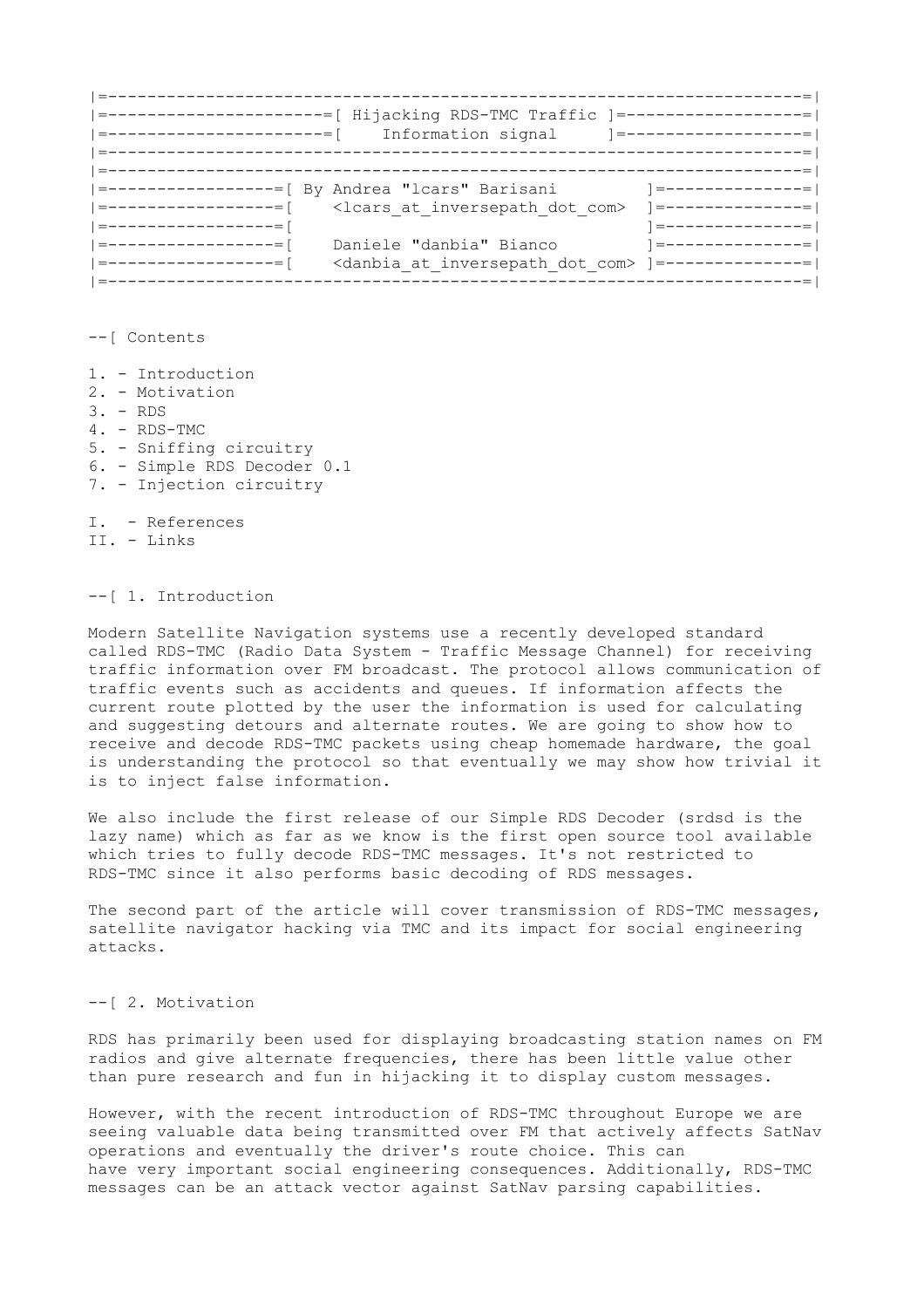Considering the increasing importance of these system's role in car operation (which are no longer strictly limited to route plotting anymore) and their human interaction they represent an interesting target combined with the "cleartext" and un-authenticated nature of RDS/RDS-TMC messages.

We'll explore the security aspects in Part II.

--[ 3. RDS

The Radio Data System standard is widely adopted on pretty much every modern FM radio, 99.9% of all car FM radio models feature RDS nowadays. The standard is used for transmitting data over FM broadcasts and RDS-TMC is a subset of the type of messages it can handle. The RDS standard is described in the European Standard 50067.

The most recognizable data transmitted over RDS is the station name which is often shown on your radio display, other information include alternate frequencies for the station (that can be tried when the signal is lost), descriptive information about the program type, traffic announcements (most radio can be set up to interrupt CD and/or tape playing and switch to radio when a traffic announcement is detected), time and date and many more including TMC messages.

In a FM transmission the RDS signal is transmitted on a 57k subcarrier in order to separate the data channel from the Mono and/or Stereo audio.

FM Spectrum:

| Mono     |          | Pilot Tone Stereo (L-R) |          |        | RDS Signal     |           |
|----------|----------|-------------------------|----------|--------|----------------|-----------|
| $\wedge$ | $\wedge$ |                         | $\wedge$ | $\sim$ | $\wedge\wedge$ |           |
|          |          |                         |          |        | $\perp$        |           |
|          |          |                         |          |        | $\perp$        |           |
| .        |          |                         |          |        | $\perp$        |           |
| 111111   |          |                         |          |        | $\perp$        |           |
| ------   |          |                         |          |        | $\perp$        |           |
|          |          | 19k 23k                 |          | 38k    | 53k 57k        | Freq (Hz) |

The RDS signal is sampled against a clock frequency of 1.11875 kHz, this means that the data rate is 1187.5 bit/s (with a maximum deviation of  $+/-$ 0.125 bit/s).

The wave amplitude is decoded in a binary representation so the actual data stream will be friendly '1' and '0'.

The RDS smallest "packet" is called a Block, 4 Blocks represent a Group. Each Block has 26 bits of information making a Group 104 bits large.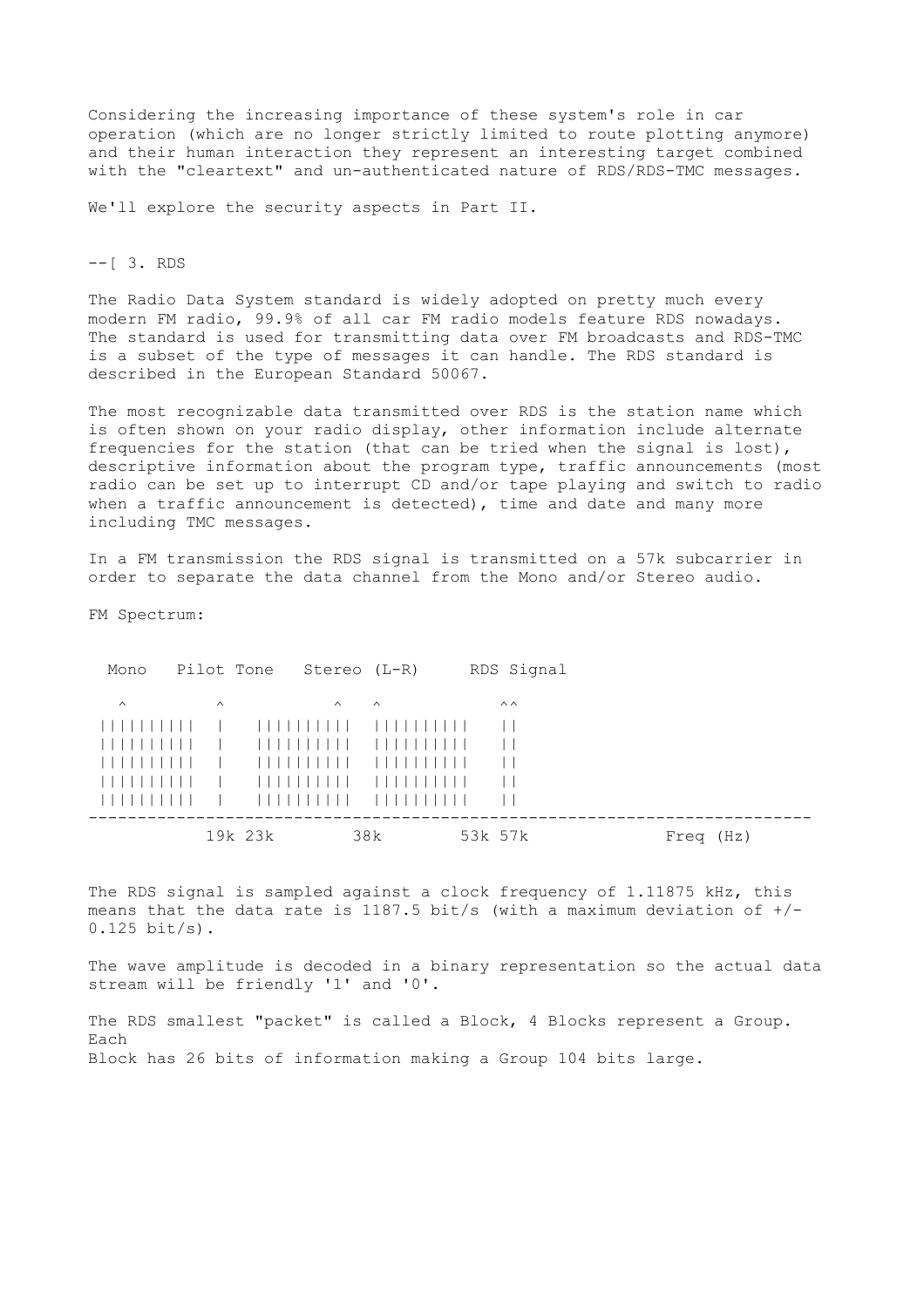Group structure (104 bits):

 --------------------------------------- | Block 1 | Block 2 | Block 3 | Block 4 | ---------------------------------------

Block structure (26 bits):

 ---------------- --------------------- | Data (16 bits) | Checkword (10 bits) | ---------------- ---------------------

The Checkword is a checksum included in every Block computed for error protection, the very nature of analog radio transmission introduces many errors in data streams. The algorithm used is fully specified in the standard and it doesn't concern us for the moment.

Here's a representation of the most basic RDS Group:

Block 1:

|                     | PI code = $16 \text{ bits}$ |  |  |  |  |
|---------------------|-----------------------------|--|--|--|--|
| PI code   Checkword | Checkword = 10 bits         |  |  |  |  |
|                     |                             |  |  |  |  |

Block 2: Group code = 4 bits

|                                                         | RO                    | $= 1$ bit  |
|---------------------------------------------------------|-----------------------|------------|
|                                                         | 甲P                    | $= 1$ bit  |
| Group code   B0   TP   PTY   <5 bits>   Checkword   PTY |                       | $= 5$ bits |
|                                                         | $checkword = 10 bits$ |            |

Block 3:

|                  | Data                |  |  | $= 16$ bits |  |
|------------------|---------------------|--|--|-------------|--|
| Data   Checkword | Checkword = 10 bits |  |  |             |  |
|                  |                     |  |  |             |  |

Block 4:

|                  | Data                |  |  | $= 16$ bits |
|------------------|---------------------|--|--|-------------|
| Data   Checkword | Checkword = 10 bits |  |  |             |
|                  |                     |  |  |             |

The PI code is the Programme Identification code, it identifies the radio station that's transmitting the message. Every broadcaster has a unique assigned code.

The Group code identifies the type of message being transmitted as RDS can be used for transmitting several different message formats. Type 0A (00000) and 0B (00001) for instance are used for tuning information. RDS-TMC messages are transmitted in 8A (10000) groups. Depending on the Group type the remaining 5 bits of Block 2 and the Data part of Block 3 and Block 4 are used according to the relevant Group specification.

The 'B0' bit is the version code, '0' stands for RDS version A, '1' stands for RDS version B.

The TP bit stands for Traffic Programme and identifies if the station is capable of sending traffic announcements (in combination with the TA code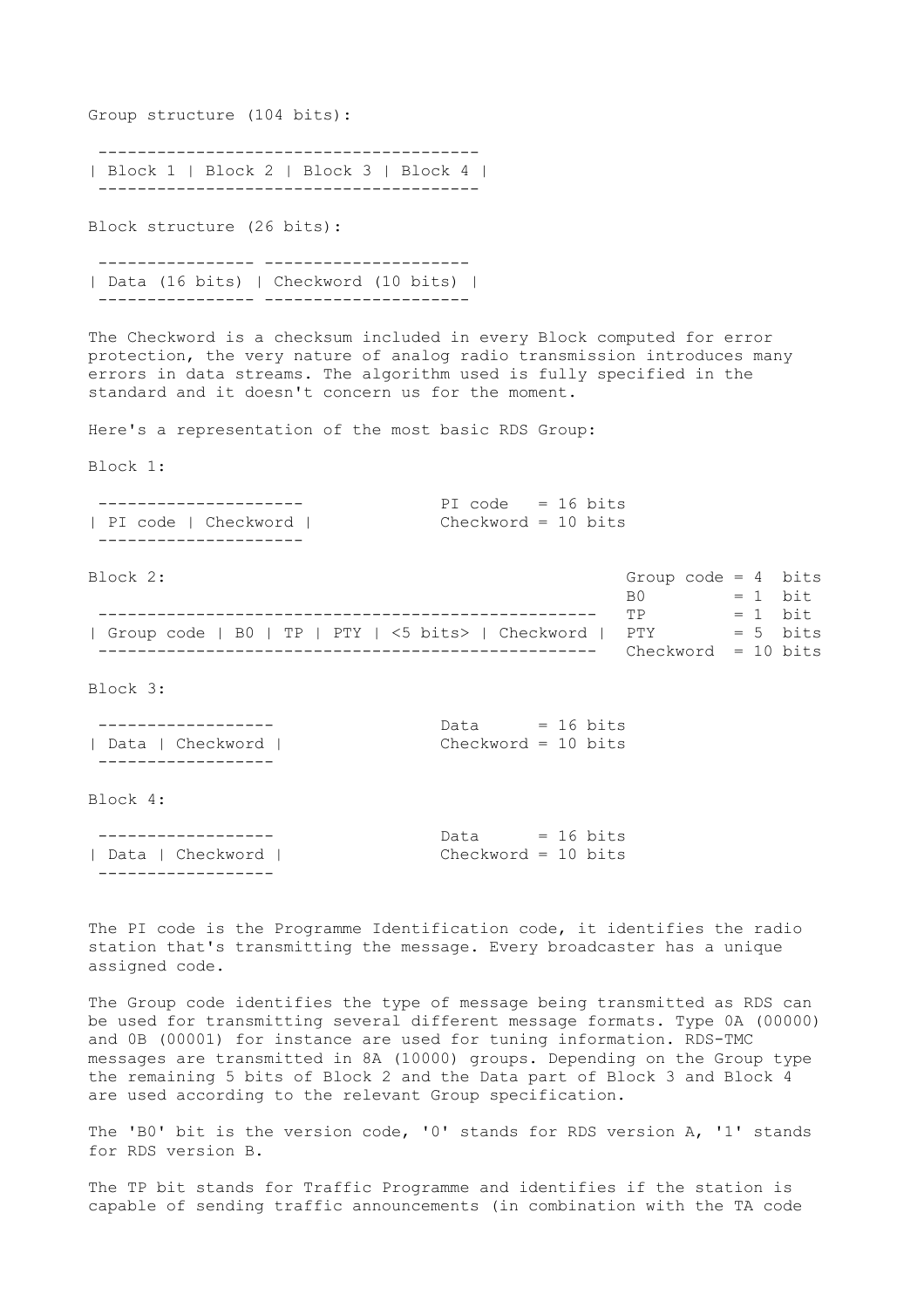present in 0A, 0B, 14B, 15B type messages), it has nothing to do with RDS-TMC and it refers to audio traffic announcements only. The PTY code is used for describing the Programme Type, for instance code 1 (converted in decimal from its binary representation) is 'News' while code 4 is 'Sport'.  $--$ [ 4. RDS-TMC Traffic Message Channel packets carry information about traffic events, their location and the duration of the event. A number of lookup tables are being used to correlate event codes to their description and location codes to the GPS coordinates, those tables are expected to be present in our SatNav memory. The RDS-TMC standard is described in International Standard (ISO) 14819-1. All the most recent SatNav systems supports RDS-TMC to some degree, some systems requires purchase of an external antenna in order to correctly receive the signal, modern ones integrated in the car cockpit uses the existing FM antenna used by the radio system. The interface of the SatNav allows display of the list of received messages and prompts detours upon events that affect the current route. TMC packets are transmitted as type 8A (10000) Groups and they can be divided in two categories: Single Group messages and Multi Group messages. Single Group messages have bit number 13 of Block 2 set to '1', Multi Group messages have bit number 13 of Block 2 set to '0'. Here's a Single Group RDS-TMC message: Block 1: --------------------- PI code = 16 bits | PI code | Checkword | Checkword = 10 bits --------------------- Block 2: Group code = 4 bits B0 = 1 bit<br>
TP = 1 bit ----------------------------------------------------- TP = 1 bit | Group code | B0 | TP | PTY | T | F | DP | Checkword | PTY = = 5 bits ----------------------------------------------------- Checkword = 10 bits  $T = 1$  bit  $DP = 3$  bits  $F = 1$  bit Block 3:  $D = 1$  bit  $\mathbb{P}N = 1 \text{ bit}$  ------------------------------------- Extent = 3 bits | D | PN | Extent | Event | Checkword | ------------------------------------- Checkword = 10 bits Block 4: ---------------------- Location = 16 bits | Location | Checkword | Checkword = 10 bits ----------------------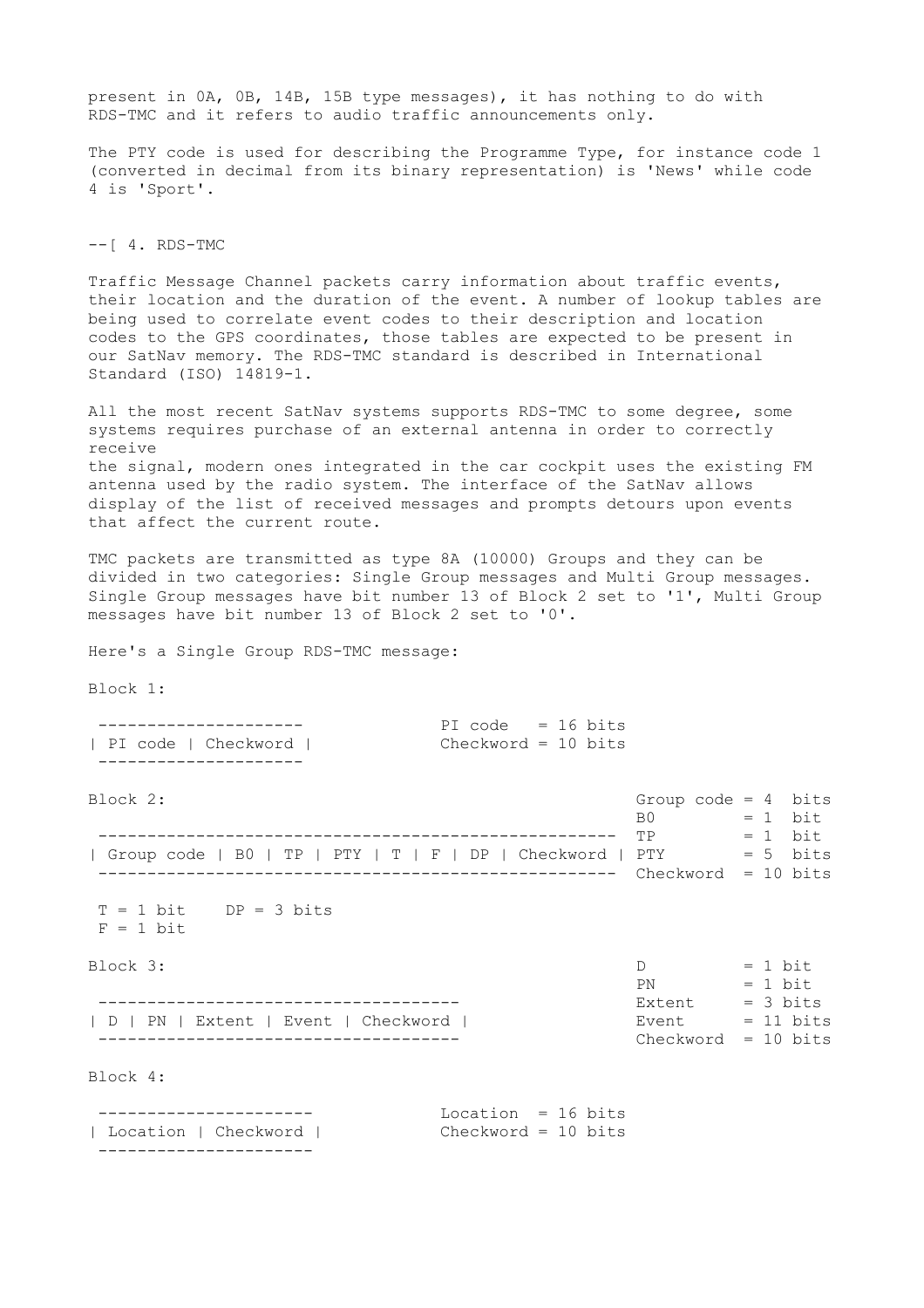We can see the usual data which we already discussed for RDS as well as new information (the <5 bits> are now described).

We already mentioned the 'F' bit, it's bit number 13 of Block 2 and it identifies the message as a Single Group  $(F = 1)$  or Multi Group  $(F = 0)$ .

The 'T', 'F' and 'D' bits are used in Multi Group messages for identifying if this is the first group (TFD = 001) or a subsequent group (TFD = 000) in the stream.

The 'DP' bit stands for duration and persistence, it contains information about the timeframe of the traffic event so that the client can automatically flush old ones.

The 'D' bit tells the SatNav if diversion advice needs to be prompted or not.

The 'PN' bit (Positive/Negative) indicates the direction of queue events, it's opposite to the road direction since it represent the direction of the growth of a queue (or any directional event).

The 'Extent' data shows the extension of the current event, it is measured in terms of nearby Location Table entries.

The 'Event' part contains the 11 bit Event code, which is looked up on the local Event Code table stored on the SatNav memory. The 'Location' part contains the 16 bit Location code which is looked up against the Location Table database, also stored on your SatNav memory, some countries allow a free download of the Location Table database (like Italy[1]).

Multi Group messages are a sequence of two or more 8A groups and can contain additional information such as speed limit advices and supplementary information.

--[ 5. Sniffing circuitry

Sniffing RDS traffic basically requires three components:

- 1. FM radio with MPX output
- 2. RDS signal demodulator
- 3. RDS protocol decoder

The first element is a FM radio receiver capable of giving us a signal that has not already been demodulated in its different components since we need access to the RDS subcarrier (and an audio only output would do no good). This kind of "raw" signal is called MPX (Multiplex). The easiest way to get such signal is to buy a standard PCI Video card that carries a tuner which has a MPX pin that we can hook to.

One of these tuners is Philips FM1216[2] (available in different "flavours", they all do the trick) which provides pin 25 for this purpose. It's relatively easy to identify a PCI Video card that uses this tuner, we used the WinFast DV2000. An extensive database[3] is available.

Once we get the MPX signal it can then be connect to a RDS signal demodulator which will perform the de-modulation and gives us parsable data. Our choice is ST Microelectronics TDA7330B[4], a commercially available chip used in most radio capable of RDS de-modulation. Another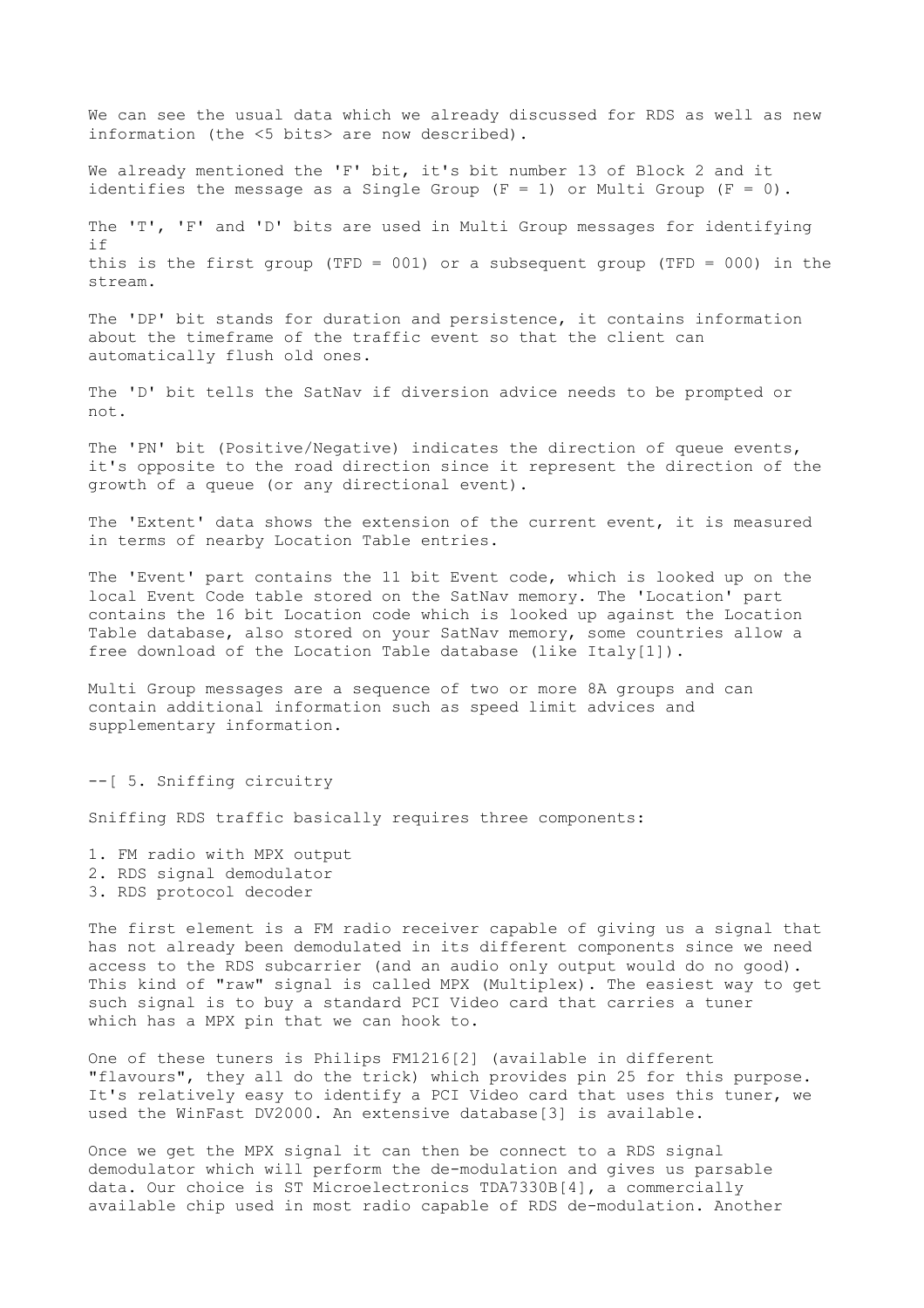possibility could be the Philips SAA6579[5], it offers the same functionality of the TDA7330, pinning might differ.

Finally we use custom PIC (Peripheral Interface Controller) for preparing and sending the information generated by the TDA7330 to something that we can understand and use, like a standard serial port.

The PIC brings DATA, QUAL and CLOCK from demodulator and "creates" a stream good enough to be sent to the serial port. Our PIC uses only two pins of the serial port (RX - RTS), it prints out ascii '0' and '1' clocked at 19200 baud rate with one start bit and two stop bits, no parity bit is used.

As you can see the PIC makes our life easier, in order to see the raw stream we only have to connect the circuit and attach a terminal to the serial port, no particular driver is needed. The PIC we use is a PIC 16F84, this microcontroller is cheap and easy to work with (its assembly has only 35 instructions), furthermore a programmer for setting up the chip can be easily bought or assembled. If you want to build your own programmer a good choice would be uJDM[6], it's one of the simplest PIC programmers available (it is a variation of the famous JDM programmer).

At last we need to convert signals from the PIC to RS232 compatible signal levels. This is needed because the PIC and other integrated circuits works under TTL (Transistor to Transistor Logic - 0V/+5V), whereas serial port signal levels are -12V/+12V. The easiest approach for converting the signal is using a Maxim RS-232[7]. It is a specialized driver and receiver integrated circuit used to convert between TTL logic levels and RS-232 compatible signal levels.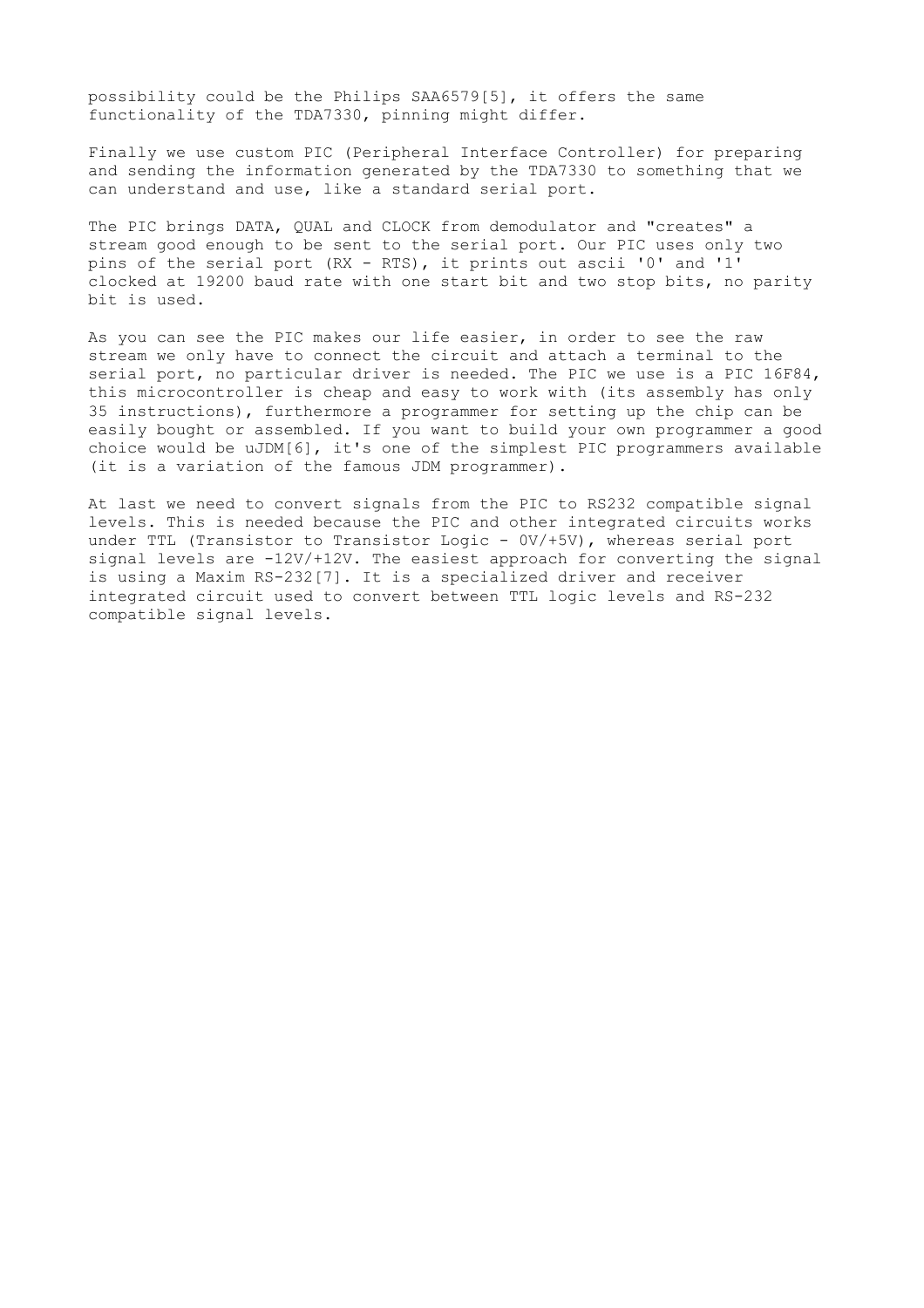

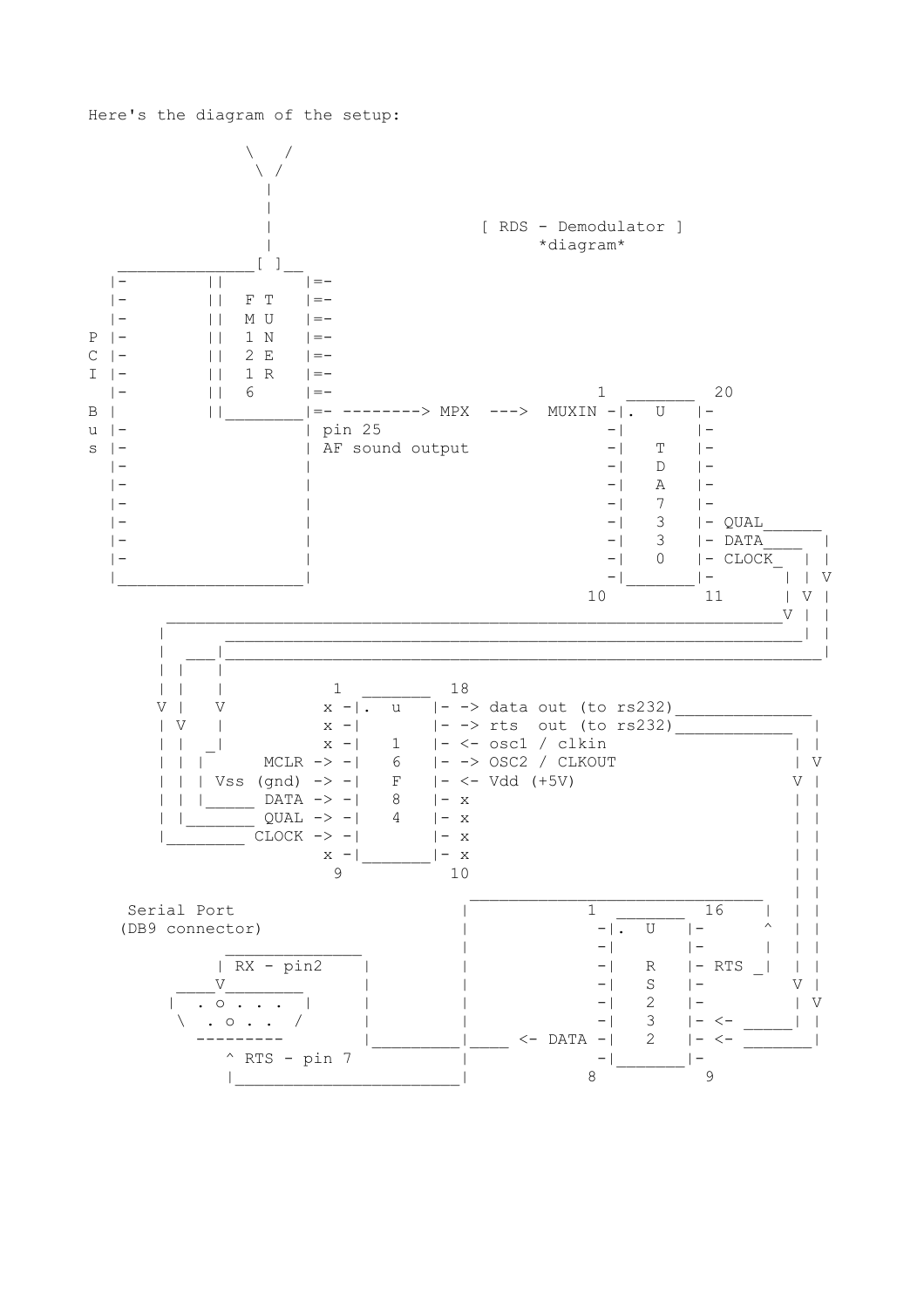```
Here's the commented assembler code for our PIC:
; 
; Copyright 2007 Andrea Barisani <lcars@inversepath.com>
                Daniele Bianco <danbia@inversepath.com>
;
; Permission to use, copy, modify, and distribute this software for any
; purpose with or without fee is hereby granted, provided that the above
; copyright notice and this permission notice appear in all copies.
;
; THE SOFTWARE IS PROVIDED "AS IS" AND THE AUTHOR DISCLAIMS ALL WARRANTIES
; WITH REGARD TO THIS SOFTWARE INCLUDING ALL IMPLIED WARRANTIES OF
; MERCHANTABILITY AND FITNESS. IN NO EVENT SHALL THE AUTHOR BE LIABLE FOR
; ANY SPECIAL, DIRECT, INDIRECT, OR CONSEQUENTIAL DAMAGES OR ANY DAMAGES
; WHATSOEVER RESULTING FROM LOSS OF USE, DATA OR PROFITS, WHETHER IN AN
; ACTION OF CONTRACT, NEGLIGENCE OR OTHER TORTIOUS ACTION, ARISING OUT OF
; OR IN CONNECTION WITH THE USE OR PERFORMANCE OF THIS SOFTWARE.
;
; Pin diagram: 
;
; the contract of \frac{1}{1} and \frac{18}{18};<br>
x -| U |- -> DATA out (to RS232)<br>
x -| |- -> RTS out (to RS232)
; x -| | - -> RTS out (to RS232)
; x -| 1 |- <- OSC1 / CLKIN 
; MCLR -> -| 6 |- -> OSC2 / CLKOUT
; Vss (gnd) \rightarrow -| F |- <- Vdd (+5V)
; DATA -> -| 8 |- x 
; QUAL \rightarrow -| 4 | - x; CLOCK -> -| |-x|; X - | x
; \hspace{1.6cm} 9 10
;
; Connection description:
; 
; pin 4 : MCLR (it must be connected to Vdd through a resistor
                       to prevent PIC reset - 10K is a good resistor)
; pin 5 : Vss (directly connected to gnd)
;
; pin 6 : DATA input (directly connected to RDS demodulator DATA out)
; pin 7 : QUAL input (directly connected to RDS demodulator QUAL out)
; pin 8 : CLOCK input (directly connected to RDS demodulator CLOCK out)
;
; pin 14: Vdd (directly connected to +5V)
; pin 15: OSC2 / CLKOUT (connected to an 2.4576 MHz oscillator crystal* )
; pin 16: OSC1 / CLKIN (connected to an 2.4576 MHz oscillator crystal* )
; 
; pin 17: RTS output (RS232 - ''RTS'' pin 7 on DB9 connector** )
; pin 18: DATA output (RS232 - ''RX'' pin 2 on DB9 connector** )
; 
; pin 1,2,3,9,10,11,12,13: unused
; 
; *)
; We can connect the oscillator crystal to the PIC using this simple 
; circuit:
; 
; C1 (15-33 pF)
; ____||____ ______ OSC1 / CLKIN 
\mathbf{z} , and \mathbf{z} is the set of \mathbf{z} is the set of \mathbf{z}; | ___
       \sqrt{1 - -1} = XTAL (2.4576 MHz)
```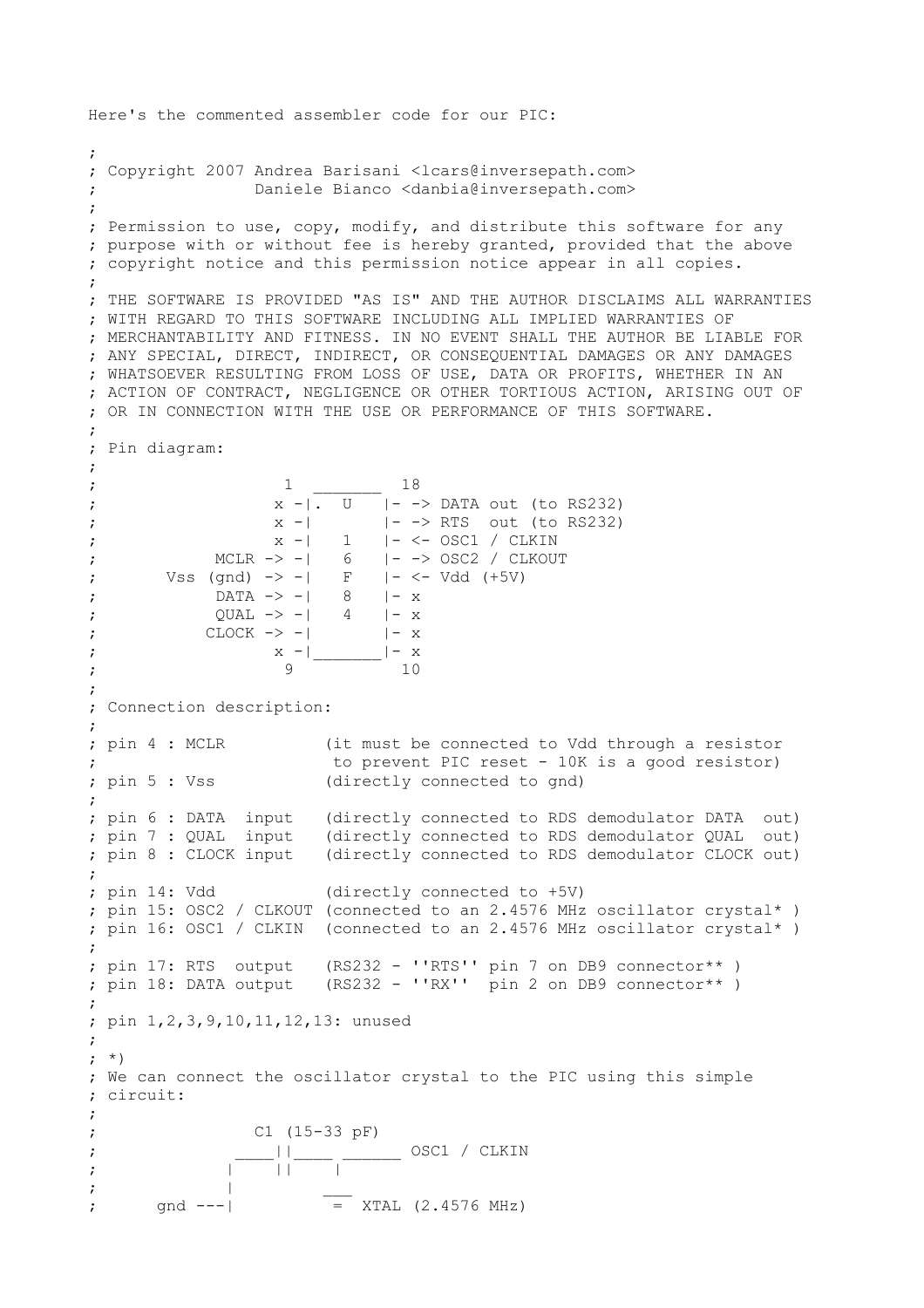; | --- ; |\_\_\_\_||\_\_\_\_|\_\_\_\_\_\_ ;  $||$  OSC2 / CLKOUT ; C2 (15-33 pF) ; \*\*) ; We have to convert signals TTL <-> RS232 before we send/receive them ; to/from the serial port. ; Serial terminal configuration: ; 8-N-2 (8 data bits - No parity - 2 stop bits) ; ; HARDWARE CONF ----------------------- PROCESSOR 16f84 RADIX DEC INCLUDE "p16f84.inc" ERRORLEVEL -302 ; suppress warnings for bank1 \_\_CONFIG 1111111110001b ; Code Protection disabled ; Power Up Timer enabled ; WatchDog Timer disabled ; Oscillator type XT ; ------------------------------------- ; DEFINE ------------------------------ #define Bank0 bcf STATUS, RP0 ; activates bank 0 #define Bank1 bsf STATUS, RP0 ; activates bank 1 #define Send 0 bcf PORTA, 1 ; send 0 to RS232 RX #define Send\_1 bsf PORTA, 1 ; send 1 to RS232 RX #define Skip\_if\_C btfss STATUS, C ; skip if C FLAG is set #define RTS PORTA, 0 ; RTS pin RAO<br>#define RX PORTA, 1 ; RX pin RA1 PORTA, 1 ; RX pin RA1 #define DATA PORTB, 0 ; DATA pin RB0 #define QUAL PORTB, 1 ; QUAL pin RB1 #define CLOCK PORTB, 2 ; CLOCK pin RB2 RS232\_data equ  $0x0C$ ; char to transmit to RS232<br>BIT\_counter equ  $0x0D$ ; n. of bits to transmit to<br>RAW\_data equ  $0x0E$ ; RAW data (from RDS demodu  $0x0D$  ; n. of bits to transmit to RS232 RAW\_data equ  $0x0E$  ; RAW data (from RDS demodulator) dummy\_counter equ 0x0F ; dummy counter... used for delays ; ------------------------------------- ; BEGIN PROGRAM CODE ------------------ ORG 000h InitPort Bank1 ; select bank 1 movlw 00000000b ; RA0-RA4 output movwf TRISA ; movlw 00000111b ; RB0-RB2 input / RB3-RB7 output movwf TRISB ; Bank0 ; select bank 0 movlw 00000010b ; set voltage at -12V to RS232 ''RX''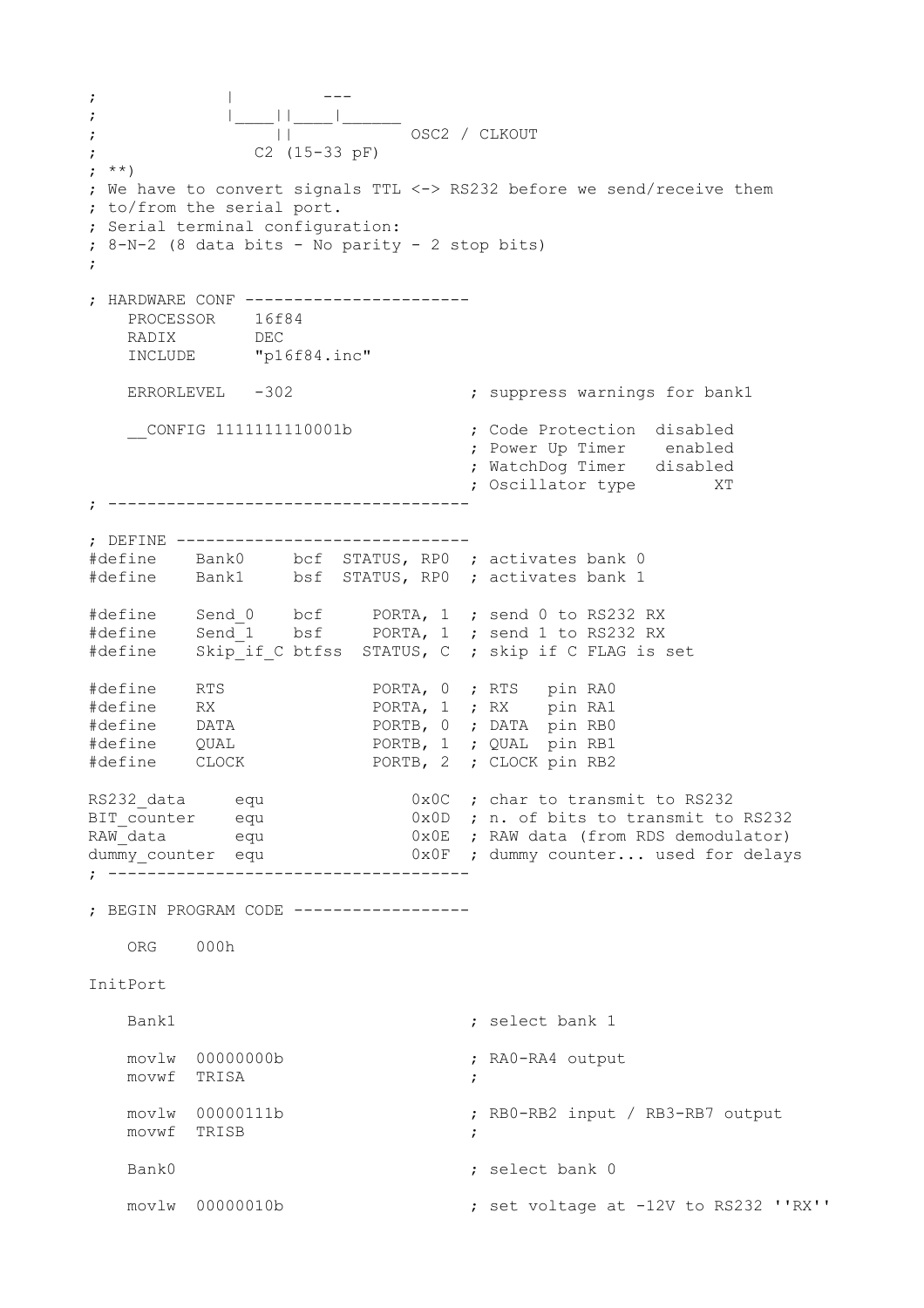movwf PORTA ; Main btfsc CLOCK ; wait for clock edge (high -> low) goto Main ; movfw PORTB ; %, reads levels on PORTB and send<br>
; data to RS232 mover renear<br>andlw 00000011b<br>movwf RAW\_data call  $RS2\overline{3}2\overline{x}$  btfss CLOCK ; wait for clock edge (low -> high) goto  $$-1$  ; goto Main RS232 Tx ; RS232 (19200 baud rate) 8-N-2 ; 1 start+8 data+2 stop - No parity btfsc RAW\_data,1 goto Good\_qual goto Bad qual Good qual in the set of the set of the set of the set of the set of the set of the set of the set of the set of the set of the set of the set of the set of the set of the set of the set of the set of the set of the set of movlw 00000001b ;<br>andwf RAW\_data,w ; andwf RAW\_data,w <br>iorlw '0' <br>; sends '0' or '1' to ; sends '0' or '1' to RS232 movwf RS232 data ; goto Char\_Tx Bad qual intervals and  $\mathbf{z}$  is a set of  $\mathbf{z}$  is a set of  $\mathbf{z}$  is a set of  $\mathbf{z}$  is a set of  $\mathbf{z}$  is a set of  $\mathbf{z}$  is a set of  $\mathbf{z}$  is a set of  $\mathbf{z}$  is a set of  $\mathbf{z}$  is a set of  $\mathbf{z}$  i movlw 00000001b<br>andwf RAW\_data,w<br>iorlw '\*' ; bad quality signal ; sends  $' *'$  or  $' +'$  to RS232 movwf RS232 data ; Char\_Tx movlw 9<br>movwf BIT counter (8 bits to transmit)<br>; BIT counter = n. bits ; BIT counter = n. bits + 1 call StartBit **;** sends start bit Send\_loop decfsz BIT\_counter, f  $\qquad \qquad ;$  sends all data bits contained in goto Send\_data\_bit **;** RS232\_data call StopBit ; sends 2 stop bit and returns to Main Send\_1 goto Delay16 StartBit Send\_0 nop nop goto Delay16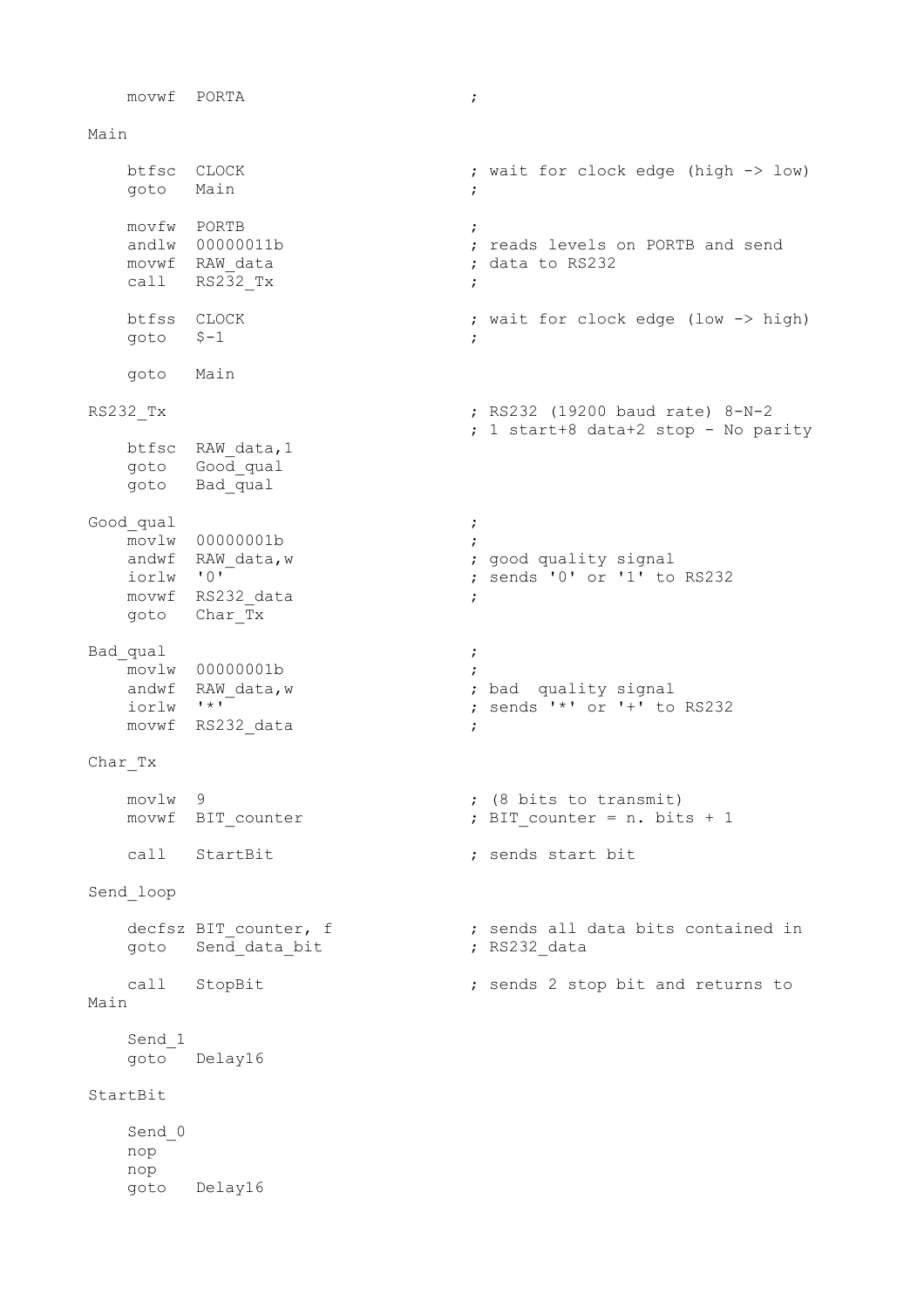```
StopBit
    nop
    nop
    nop
    nop
    nop
    Send_1
   call Delay8
    goto Delay16
Send 0
   Send 0 goto Delay16
Send 1
    nop
    Send_1
    goto Delay16
Send data bit
rrf RS232_data, f \qquad \qquad ; result of rotation is saved in
 Skip_if_C ; C FLAG, so skip if FLAG is set
 goto Send_zero
 call Send_1_
    goto Send_loop
Send_zero
   call Send_0_
  goto Send<sup>-1</sup>oop
;
; 4 / clock = ''normal'' instruction period (1 machine cycle )
; 8 / clock = ''branch'' instruction period (2 machine cycles)
;
; clock normal instr. branch instr. 
; 2.4576 MHz 1.6276 us 3.2552 us
;
Delay16
   movlw 2 <br>
movwf dummy_counter <br>
; used only to
                               ; used only to get correct delay
                                 ; for timing.
   decfsz dummy counter, f
    goto $-1 ; Total delay: 8 machine cycles
   nop (1 + 1 + 1 + 2 + 2 + 1 = 8)Delay8
    movlw 2 ; dummy cycle,
   movwf dummy counter \cdot ; used only to get correct delay
                                ; for timing.
   decfsz dummy counter, f
    goto $-1 ; Total delay: 7 machine cycles
                                ; (1 + 1 + 1 + 2 + 2 = 7)Delay1
    nop
   RETURN EXECURENT ENGL return point \mathbf{i}
```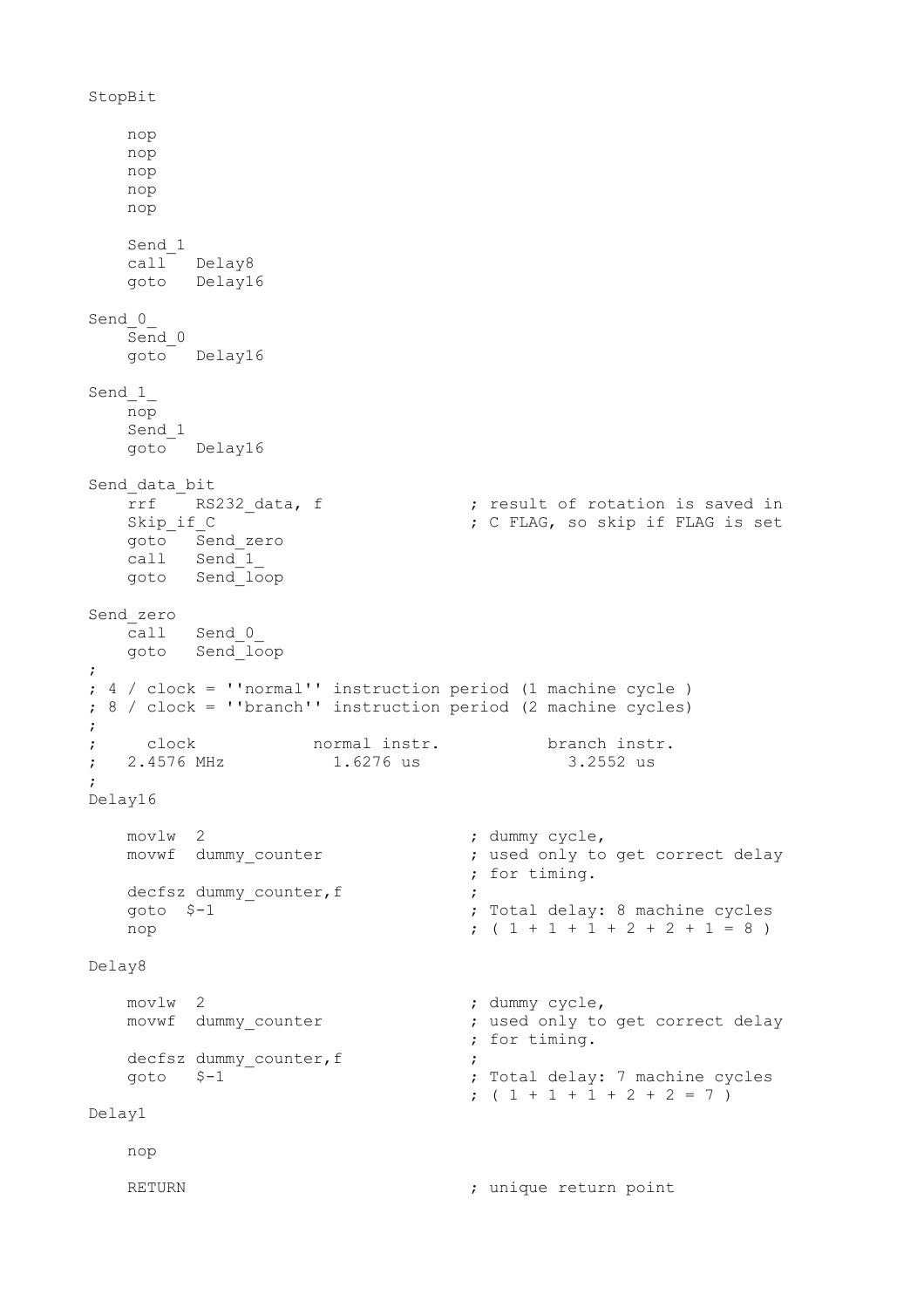; END PROGRAM CODE --------------------

 $\langle$ /code>

Using the circuit we assembled we can "sniff" RDS traffic directly on the serial port using screen, minicom or whatever terminal app you like. You should configure your terminal before attaching it to the serial port, the settings are 19200 baud rate, 8 data bits, 2 stop bits, no parity.

# stty -F /dev/ttyS0 19200 cs8 cstopb -parenb speed 19200 baud; rows 0; columns 0; line = 0; intr =  $\text{C}$ ; quit =  $\text{A}$ ; erase = ^?; kill = ^H; eof = ^D; eol =  $\langle$ undef>; eol2 =  $\langle$ undef>; swtch =  $\langle \text{undef} \rangle$ ; start =  $\langle 0 \rangle$ ; stop =  $\langle S \rangle$ ; susp =  $\langle Z \rangle$ ; rprnt =  $\langle R \rangle$ ; werase =  $\wedge$ W; lnext =  $\wedge$ V; flush =  $\wedge$ O; min = 100; time = 2; -parenb -parodd cs8 -hupcl cstopb cread clocal crtscts -ignbrk brkint ignpar -parmrk -inpck -istrip -inlcr -igncr -icrnl -ixon -ixoff -iuclc -ixany -imaxbel -iutf8 -opost -olcuc -ocrnl -onlcr -onocr -onlret -ofill -ofdel nl0 cr0 tab0 bs0 vt0 ff0 -isig -icanon iexten -echo echoe echok -echonl -noflsh -xcase -tostop -echoprt echoctl echoke

# screen /dev/ttyS0 19200 1010100100001100000000101000\*000101001+11101111011111111110000001011011100 10101001++000001100101100\*110100101001000011000000111010000100101001111111 0011101100010011000100000+0000000000 ... <and so on>

As you can see we get '0' and '1' as well as '\*' and '+', this is because the circuit estimates the quality of the signal. '\*' and '+' are bad quality '0' and '1' data. We ignore bad data and only accept good quality. Bad quality data should be ignored, and if you see a relevant amount of '\*' and '+' in your stream verify the tuner settings.

In order to identify the beginning of an RDS message and find the right offset we "lock" against the PI code, which is present at the beginning of every RDS group. PI codes for every FM radio station are publicly available on the Internet, if you know the frequency you are listening to then you can figure out the PI code and look for it. If you have no clue about what the PI code might be a way for finding it out is seeking the most recurring 16 bit string, which is likely to be the PI code.

Here's a single raw RDS Group with PI 5401 (hexadecimal conversion of 101010000000001):

0101010000000001111101100100000100001010001100101100000000100001010000001100 1001010010010000010001101110

Let's separate the different sections:

0101010000000001 1111011001 0000 01 0 0001 01000 1100101100 0000001000010100 0000110010 0101001001000001 0001101110 PI code Checkword Group B0 TP PTY <5 bits> Checkword Data Checkword Data Checkword

So we can isolate and identify RDS messages, now you can either parse them visually by reading the specs (not a very scalable way we might say) or use a tool like our Simple RDS Decoder.

END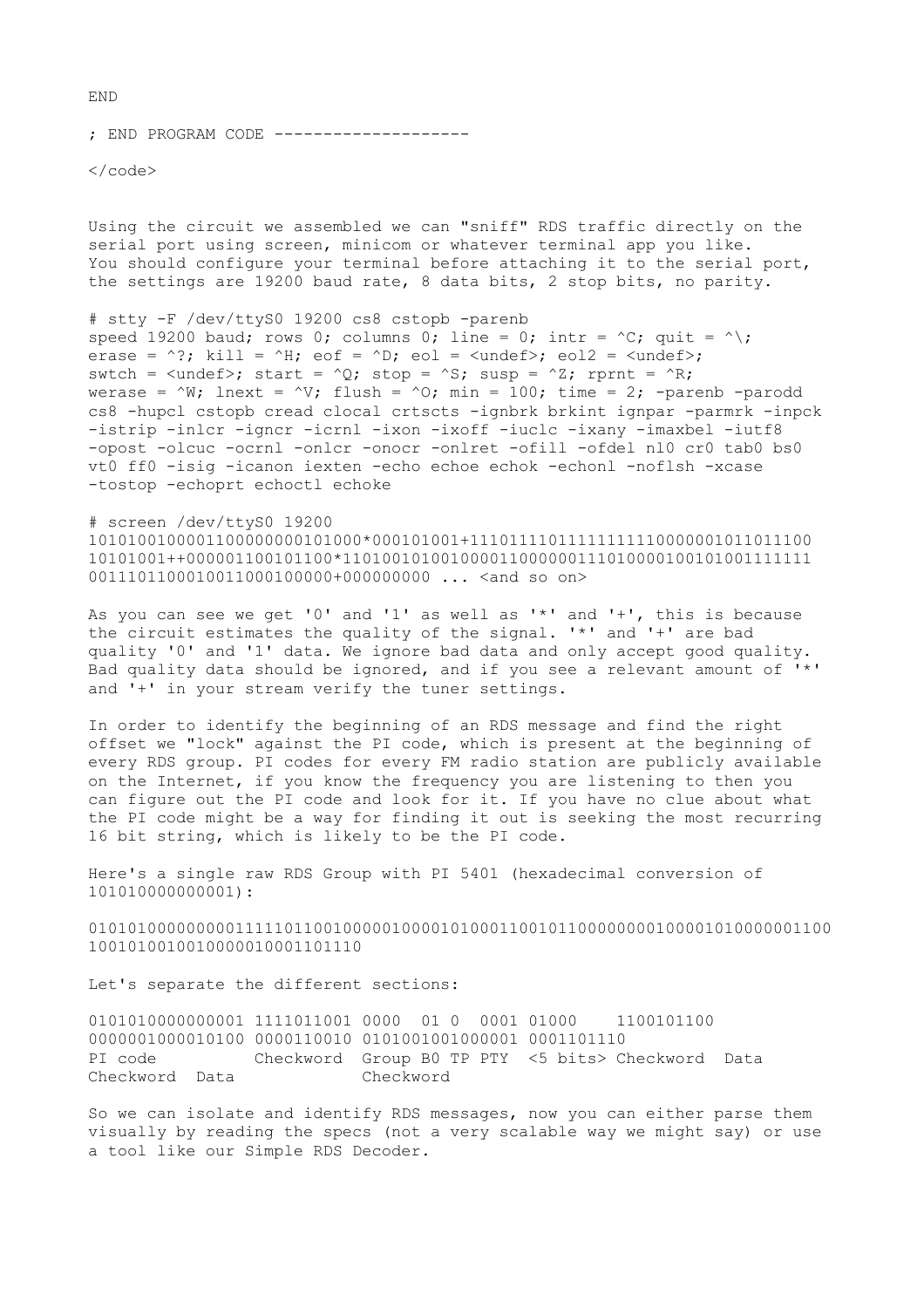```
--[ 6. Simple RDS Decoder 0.1
The tool parses basic RDS messages and 0A Group (more Group decoding will
be implemented in future versions) and performs full decoding of Single
group RDS-TMC messages (Multi Group support is also planned for future
releases).
Here's the basic usage:
# ./srdsd -h
Simple RDS-TMC Decoder 0.1 | http://dev.inversepath.com/rds
Copyright 2007 Andrea Barisani | | <andrea@inversepath.com>
Usage: ./srdsd.pl [-h|-H|-P|-t] [-d <location db path>] [-p <PI number>]
<input file>
    -t display only tmc packets
    -H HTML output (outputs to /tmp/rds-*.html)
    -p PI number
    -P PI search
    -d location db path
    -h this help
Note: -d option expects a DAT Location Table code according to TMCF-LT-EF-
MFF-v06 
       standard (2005/05/11)
As we mentioned the first step is finding the PI for your RDS stream, if you
don't know it already you can use '-P' option:
# ./srdsd -P rds_dump.raw | tail
0010000110000000: 4140 (2180)
1000011000000001: 4146 (8601)
0001100000000101: 4158 (1805)
1001000011000000: 4160 (90c0)
0000110000000010: 4163 (0c02)
0110000000010100: 4163 (6014)
0011000000001010: 4164 (300a)
0100100001100000: 4167 (4860)
1010010000110000: 4172 (a430)
0101001000011000: 4185 (5218)
Here 5218 looks like a reasonable candidate being the most recurrent
string. Let's try it:
\#./srdsd -p 5218 -d ~/loc db/ rds dump.raw
Reading TMC Location Table at ~/loc db/:
       parsing NAMES: 13135 entries
       parsing ROADS: 1011 entries
       parsing SEGMENTS: 15 entries
       parsing POINTS: 12501 entries
done.
Got RDS message (frame 1)
     Programme Identification: 0101001000011000 (5218)
     Group type code/version: 0000/0 (0A - Tuning)
     Traffic Program: 1
     Programme Type: 01001 (9 - Varied Speech)
     Block 2: 01110
```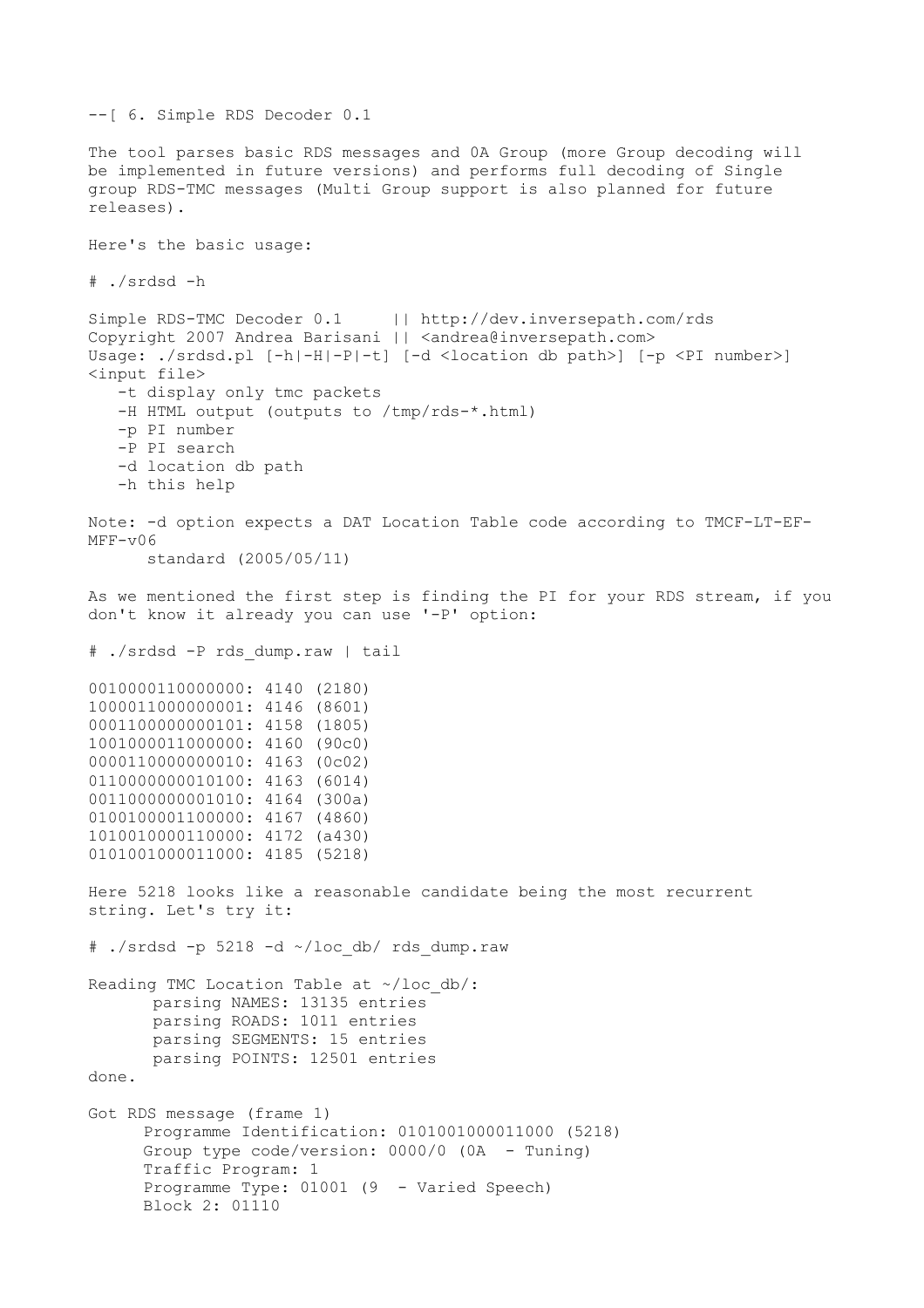Block 3: 1111100000010110 Block 4: 0011000000110010 Decoded 0A group: Traffic Announcement: 0 Music Speech switch: 0 Decoder Identification control: 110 (Artificial Head / PS char 5,6) Alternative Frequencies: 11111000, 00010110 (112.3, 89.7) Programme Service name: 0011000000110010 (02) Collected PSN: 02 ... Got RDS message (frame 76) Programme Identification: 0101001000011000 (5218) Group type code/version: 1000/0 (8A - TMC) Traffic Program: 1 Programme Type: 01001 (9 - Varied Speech) Block 2: 01000 Block 3: 0101100001110011 Block 4: 0000110000001100 Decoded 8A group: Bit X4: 0 (User message) Bit X3: 1 (Single-group message) Duration and Persistence: 000 (no explicit duration given) Diversion advice: 0 Direction: 1 (-) Extent: 011 (3) Event: 00001110011 (115 - slow traffic (with average speeds Q)) Location: 0000110000001100 (3084) Decoded Location: Location code type: POINT Name ID: 11013 (Sv. Grande Raccordo Anulare) Road code: 266 (Roma-Ss16) GPS: 41.98449 N 12.49321 E Link: http://maps.google.com/maps?ll=41.98449,12.49321&spn=0.3,0.3&q=41.98449,12.4 9321 ...and so on. The 'Collected PSN' variable holds all the character of Programme Service name seen so far, this way we can track (just like RDS FM Radio do) the name of the station: # ./srdsd -p 5201 rds\_dump.raw | grep "Collected PSN" | head Collected PSN: DI Collected PSN: DIO1 Collected PSN: DIO1 Collected PSN: RADIO1 Collected PSN: RADIO1 Check out '-H' switch for html'ized output in /tmp (which can be useful for

directly following the Google Map links). We also have a version that plots all the traffic on Google Map using their API, if you are interested in it just email us.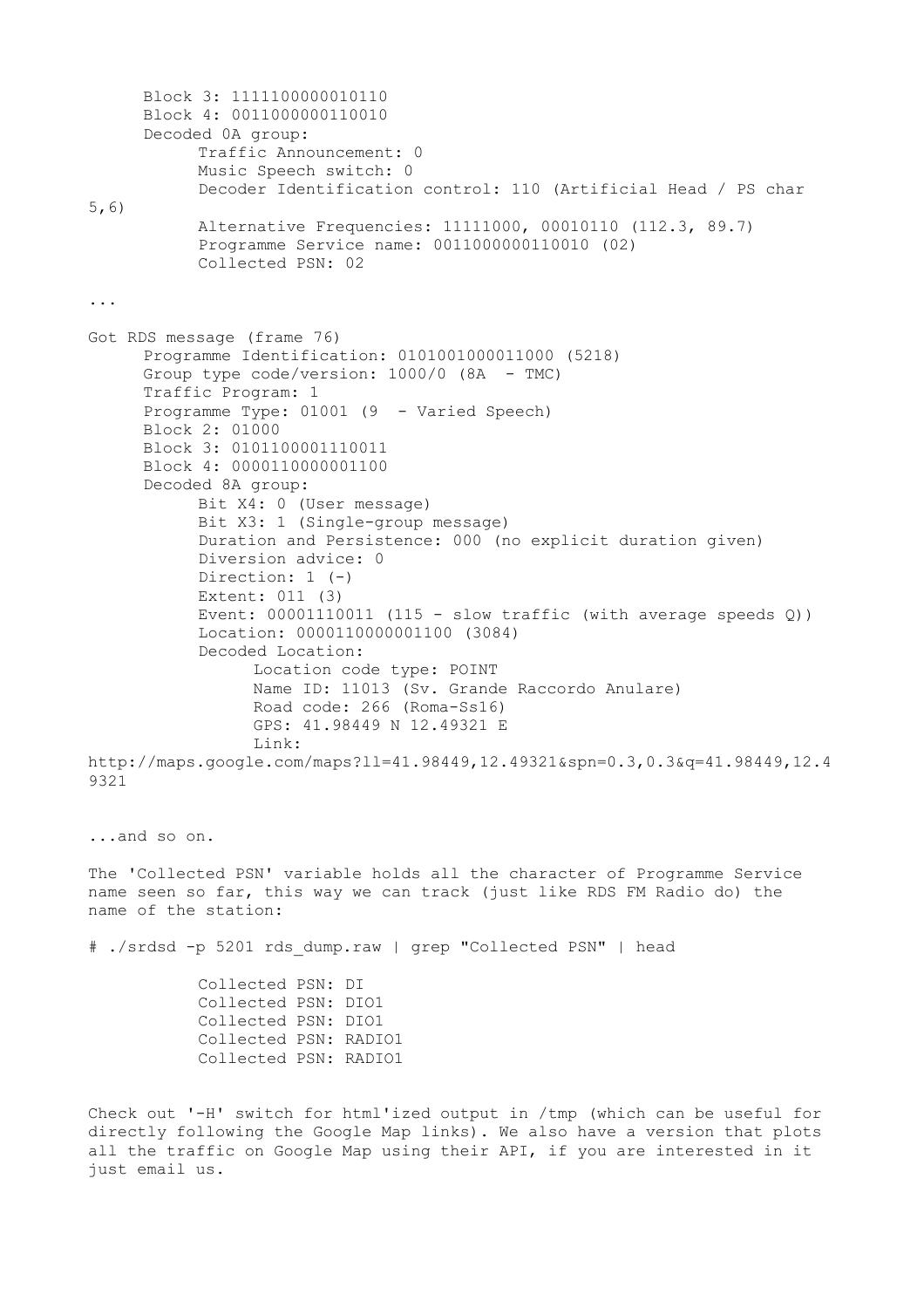## --[ 7. Injection circuitry

 MiniRDS (encoder) -------------- | | I2C BUS cable | o----------------<<--------->>-------- PC - parallel | | RDS-TMC port | (i2c BUS) | raw packet (104 bit) | in/out | | | | RDS output |  $| 0$  | | | --|-----------  $\qquad \qquad$   $\qquad \qquad$   $\qquad$   $\qquad \qquad$   $\qquad$   $\qquad$   $\qquad$   $\qquad$   $\qquad$   $\qquad$   $\qquad$   $\qquad$   $\qquad$   $\qquad$   $\qquad$   $\qquad$   $\qquad$   $\qquad$   $\qquad$   $\qquad$   $\qquad$   $\qquad$   $\qquad$   $\qquad$   $\qquad$   $\qquad$   $\qquad$   $\qquad$   $\qquad$   $\qquad$   $\qquad$   $\qquad$   $\qquad$   $\qquad$   $\qquad$   $\$  | 57 kHz \ / | amplitude modulated \ / | signal \ / | \* | | | | FM Transmitter \_\_|\_\_\_\_\_\_\_\_\_\_\_\_\_\_\_\_\_\_\_\_\_\_\_\_\_\_\_\_\_\_\_\_\_ | FM signal  $|$   $|$   $|$   $|$   $|$   $|$   $|$ o RDS/MPX input  $|$  | RDS | sub-carrier  $\land$  RF part | |\_\_\_\_\_\_\_\_\_\_|\_\_\_\_\_\_\_\_ | | | | | Antenna | | | PLL v | o | | | Digital Tuning | |\_\_\_\_\_\_\_\_\_\_\_\_\_\_\_| |\_\_\_\_\_\_\_\_\_\_\_\_\_\_\_\_\_\_\_|\_\_\_\_\_\_\_\_\_\_\_\_\_\_\_\_|

The hardware injection setup is composed by a PC, a RDS encoder and a FM transmitter.

We performed the RDS encoding using a single chip encoder[9] available from Piratske Radio[10], the core of this encoder is a programmed microcontroller type 18F12[11]. The chip holds a RAM memory and an EEPROM memory for data storage during power-off, both memory areas are accessible using the serial I2C protocol since the PIC fully implements an I2C BUS specifications. Commands and control byte sequences are described in the product data-sheet.

Here we show the schema for the cable needed to connect I2C BUS in/out pins on the encoder to the PC parallel port, the pinning here is consistent with the our driver code[12].

|                                | (* )                           |
|--------------------------------|--------------------------------|
| [ i2c cable connector ]        | $--- $ > $ ---o$ pin 6 SDA out |
|                                |                                |
|                                |                                |
|                                |                                |
|                                |                                |
| ( RDS ENCODER )                | $( PC - LPT)$                  |
|                                | DB-25 connector                |
| $(*)$ switching diode - 1N4148 |                                |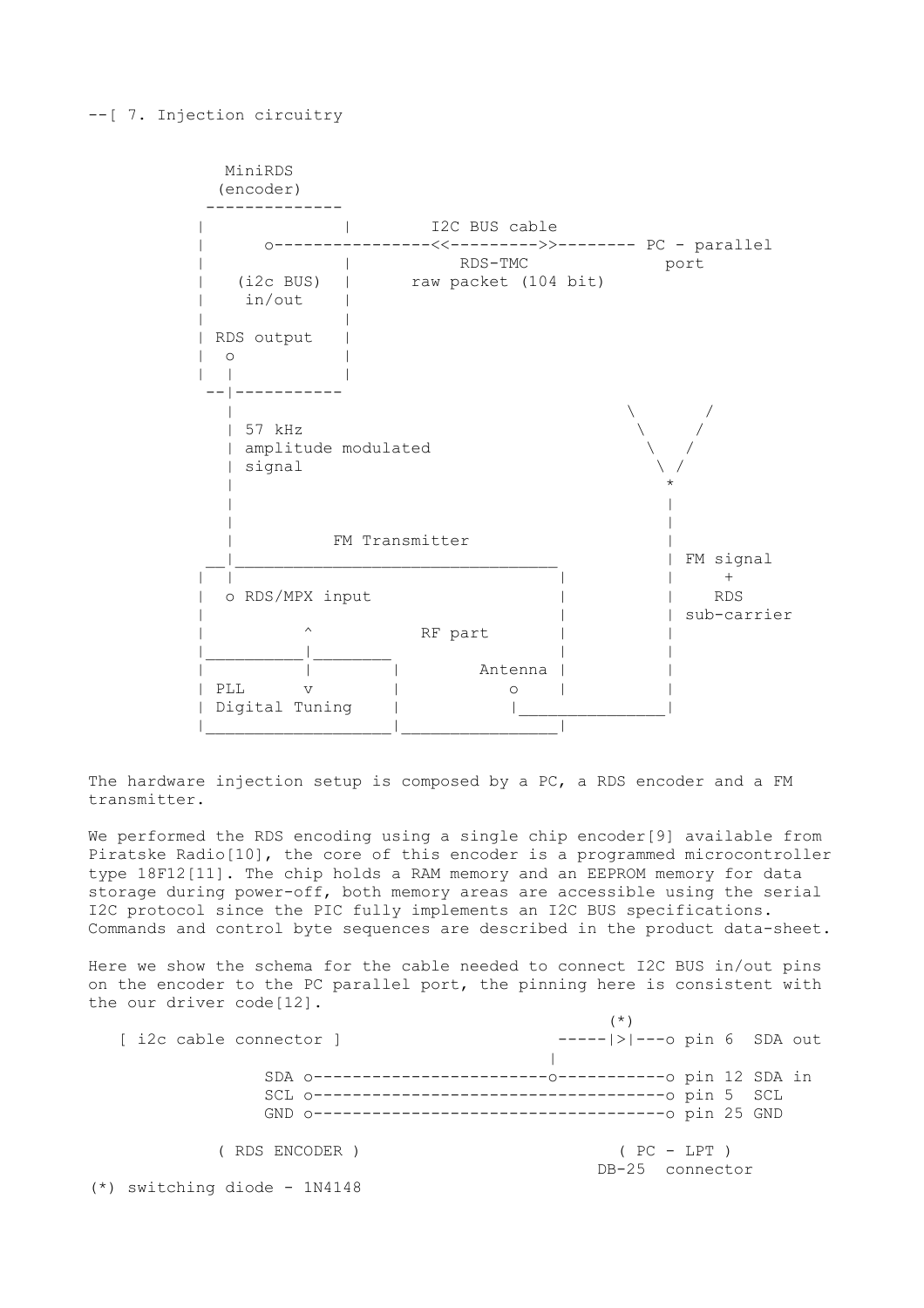Our \*CRUDE\* (Code Rushed and Ugly due to unexpected DEadline) driver code allows easy write and read access of the encoder memory and command sending to the device. You can use the information gathered from our decoder application for crafting whatever RDS-TMC packet you might need.

The output of the encoder module is an amplitude modulated signal centered on 57 kHz, this signal is ready to be attached as MPX/RDS input to the FM transmitter.

Almost every FM transmitter is suitable for TMC injection, the only important requirement is frequency stability. An unstable transmitter doesn't allow proper broadcasting of the RDS data stream, this is because a sensible frequency spreading of the RDS sub-carrier will result in a great number of corrupted data blocks on the receiving demodulator.

Thus, if you plan to build your own transmitter we advice you to integrate in your device a PLL circuit to properly lock on the selected frequency.

The transmitter we built includes a digital tuner based on the SAA1057[13] Radio tuning PLL frequency synthesizer. Our transmitter also offers an audio part suitable to hook external MICs or other audio peripherals, that's very useful to testing purposes.

Moreover the RF part holds an MPX/RDS input suitable to attach directly the RDS encoder module signal, it's also possible to mix together an extra audio component with the RDS signal using a simple mixer circuit.

Detailed scheme for a sample FM transmitter is available from the Piratske Radio website. In the site you can also find useful information if you plan to build your own TX antenna. This is not the only FM transmitter you can use, there are many resource available on the Internet that can easily allow whatever FM transmitter you might need for any purpose.

## --[ I. References

- [1] Italian RDS-TMC Location Table Database https://www2.ilportaledellautomobilista.it/info/infofree?idUser=1&idBody=14
- [2] Philips FM1216 DataSheet http://pvr.sourceforge.net/FM1216.pdf
- [3] PVR Hardware Database http://pvrhw.goldfish.org
- [4] SGS-Thompson Microelectronics TDA7330 http://www.datasheetcatalog.com/datasheets\_pdf/T/D/A/7/TDA7330.shtml
- [5] Philips SAA6579 http://www.datasheetcatalog.com/datasheets\_pdf/S/A/A/6/SAA6579.shtml
- [6] uJDM PIC Programmer http://www.semis.demon.co.uk/uJDM/uJDMmain.htm
- [7] Maxim RS-232 http://www.maxim-ic.com/getds.cfm?qv\_pk=1798&ln=en
- [8] Xcircuit http://xcircuit.ece.jhu.edu